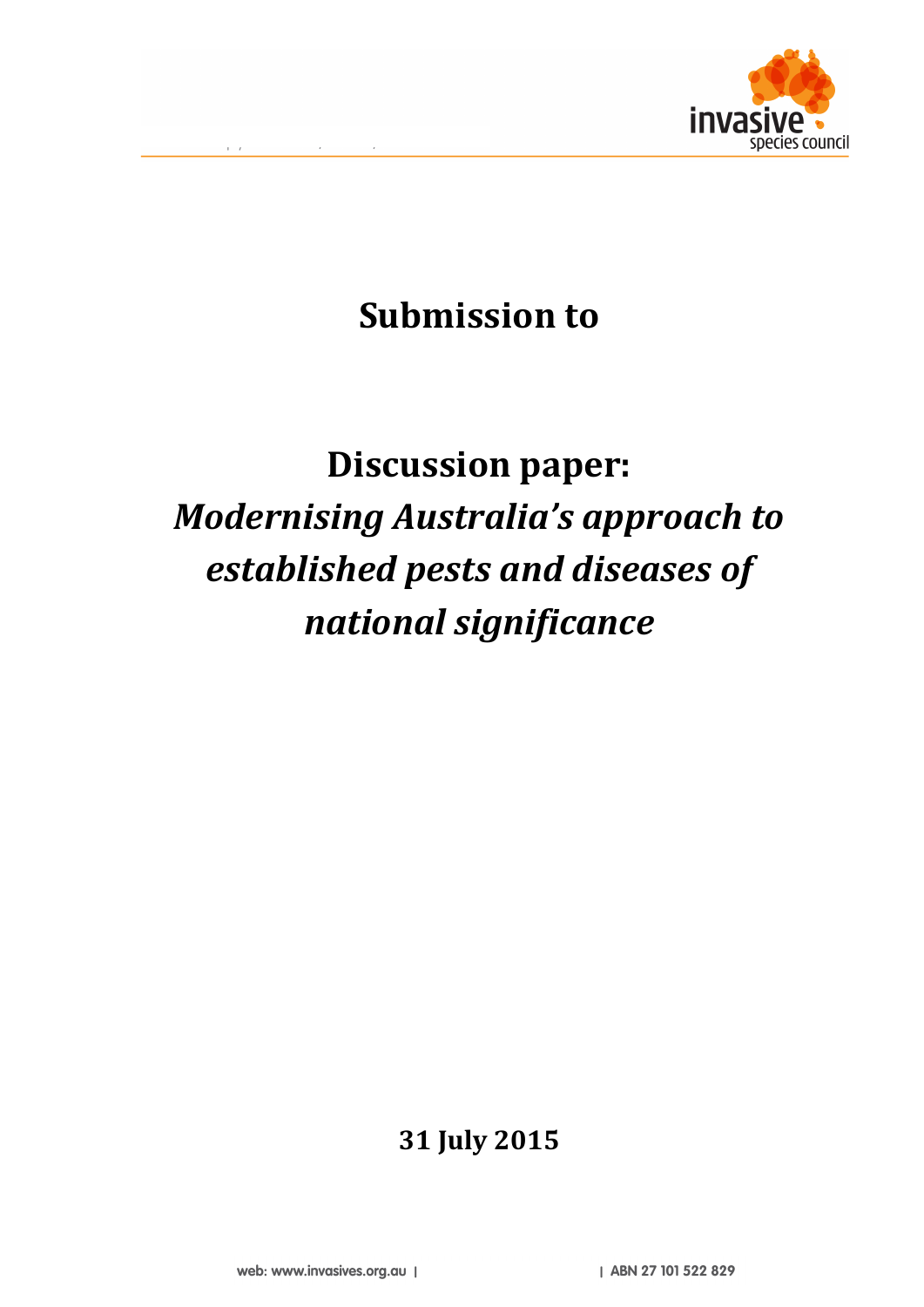### **Introduction**

The Invasive Species Council thoroughly endorses the underpinning concepts of national coordination and collaboration. But some of the principles and statements in the paper ring alarm bells, for they flag a narrow role for governments and offer biased and poorly justified criteria for selecting nationally significant invasive species. And without the all-important discussion about funding and information about implementation, we cannot assess its real potential. 

Does this paper signify an exciting new era with nationally coordinated, well-planned, collaborative, innovative efforts to protect biodiversity from the most harmful invasive species or does it presage a government retreat from all but a few popular causes? We fear that environmental threats will mostly be neglected under this framework.

### **1.** The proposed framework

Here is a brief summary of what we understand of the proposed framework.

To be deemed 'nationally significant', a pest or disease must be established and beyond eradication. It 'would be likely to have far reaching and/or national impacts', and controlling it must be in the national interest.

Alan or strategy would be developed for each nationally significant pest or disease. The focus would be on asset protection as 'a shared responsibility between landholders, community, industry and government', with governments giving greatest priority to 'supporting industry and community leadership and actions'. Regulation would be minimised in favour of collaboration. By supporting community and industry activity in responding to significant established pests and diseases, governments will be able to focus more on other aspects of biosecurity such as prevention. 

### **2. International obligations should drive action**

Under the proposed scheme, a pest or disease that has 'significant impacts on the natural environment and ecosystems' can qualify as nationally significant.

It would be beneficial to have a systematic approach to identifying and listing significant invasive species. But because there is no method for translating environmental benefits into dollars, we may find the 'national interest' test is harder to meet for threats to the environment than for those to trade or agriculture. This is a common problem across many biosecurity programs, and often leads to environmental neglect. The paper says that there won't be national action when the costs of implementation exceed the benefits. But how do we compare implementation costs measured in dollars with benefits measured in species or ecological communities protected?

The recent Senate inquiry into environmental biosecurity recognised this problem, and recommended 'the Commonwealth Government work with state and territory governments to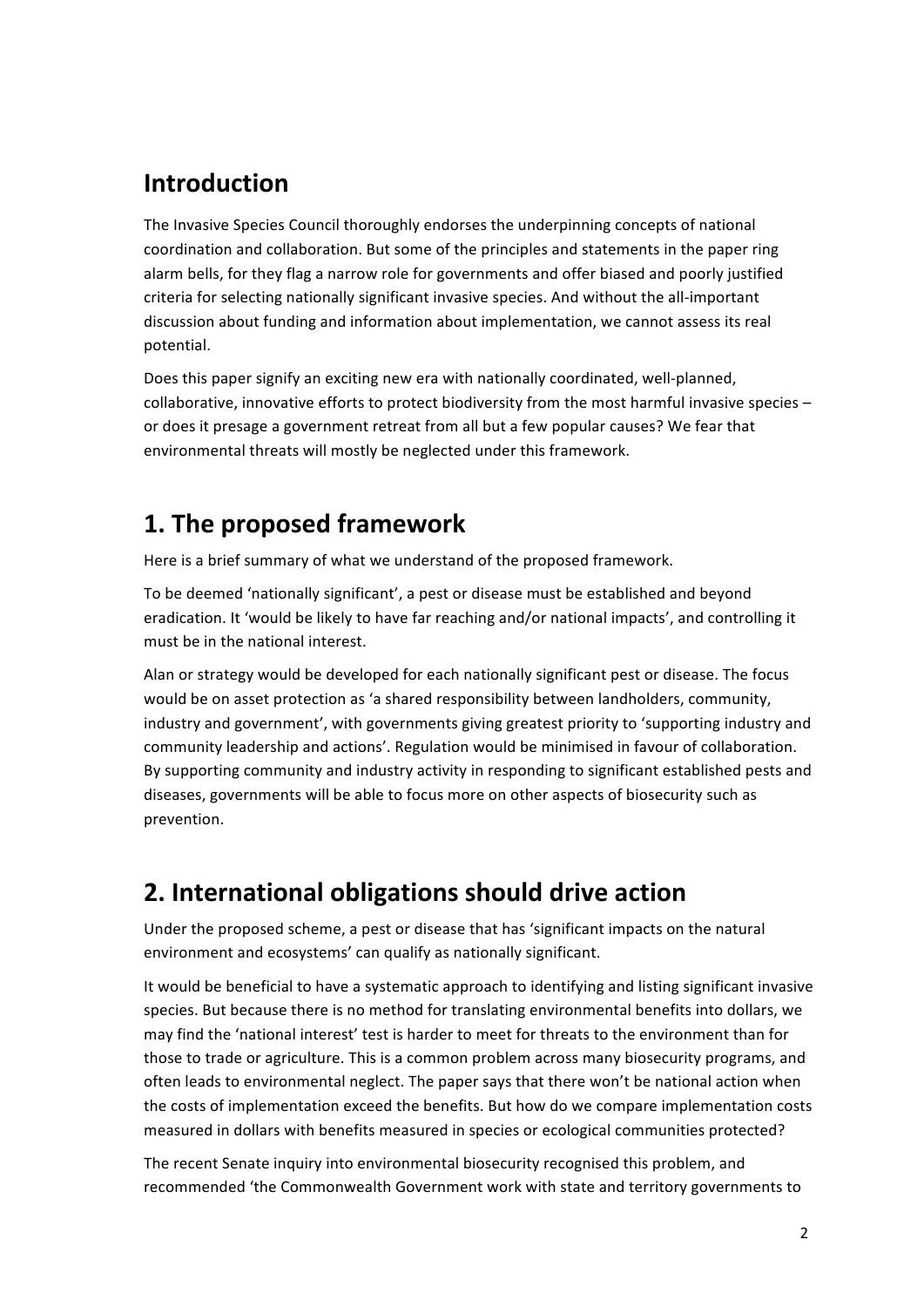develop a nationally consistent methodology for incorporating environmental impacts into costbenefit analyses under the National Environmental Biosecurity Response'. This is essential for all biosecurity decision-making that relies on cost-benefit analyses.

Clearly, Australia's list of invasive species with significant national environmental impacts is very long. But will the governments consider there is a strong national interest in controlling those threatening the environment? What the paper neglects to include in the national interest test is Australia's international and national obligations to do so. It should be in Australia's national interest to meet its obligations under the Convention on Biological Diversity and to achieve the objects of our national environmental laws. The 2011 Aichi targets under the convention include one to control or eradicate priority invasive species.

#### **Recommendations**

- Include Australia's international obligations to protect biodiversity in the national interest *test, and give high national priority to arresting and reversing biodiversity decline.*
- *Implement the recommendation by the Senate inquiry into environmental biosecurity to* develop a nationally consistent methodology for incorporating environmental impacts into *cost-benefit analyses.*

### **3.** National significance should not be a popularity **contest**

We know that governments are not prepared to spend the money to address all invasive species threats that could be deemed nationally significant, so how will priorities be determined? The paper implies it will be by popularity. Governments will 'provide support where sustained collective action to manage an established pest or disease by an industry or community exists'.

This would strongly bias selection of nationally significant species to those in well-populated areas (where collective action is feasible) and to popular causes rather than biodiversity-based priorities. Cane toads would undoubtedly qualify but probably not most invasive invertebrates, or weeds and feral animals in remote areas. Many control programs - such as invasive ants requiring bait treatment and large-scale feral vertebrate control – rely mainly on government action and are not readily amenable to community-led action. Conflict species such as feral deer or horses or species with economic benefits such as feral goats may also be rejected. This focus is likely to bias selection to agricultural priorities because industry has a much greater capacity  $$  $including$  resources  $-$  to undertake collective action.

#### **Recommendation**

- *Priority should go to managing species with the greatest threats or potential threats to biodiversity.* Government action for the environment should not rely on there being existing *community action.*
- Ensure that decision-making about nationally significant species is transparent, informed by expert environmental knowledge and opinion, and consultative.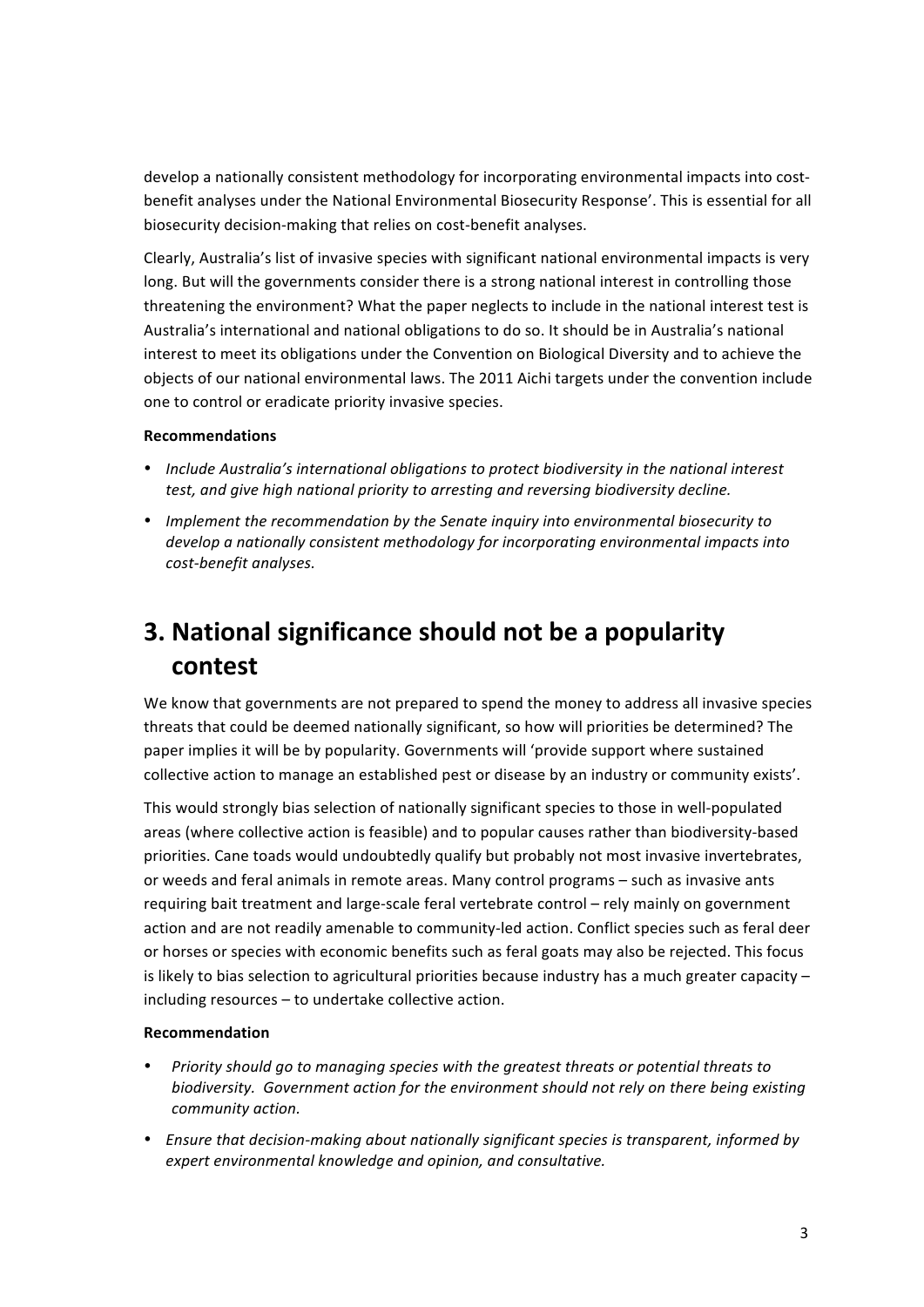### **4.** It is in the national interest to learn as we go

There is also the risk that the national interest test will stymie action on difficult species, due to the requirement that action be 'feasible and practical'. Often effective control measures can only be developed and improved through a dedicated long-term program. Australia has become a leader in ant control only because of sustained government programs on Christmas Island for vellow crazy ants and in southeast Queensland for red imported fire ants, which have fostered new techniques. Learning by trial and error should be facilitated and research should be given high priority.

There is too little in the paper about research. It is not mentioned in the policy principles. Supporting research is mentioned as one of the roles of government 'when a strong public interest exists to do so'. There is also no mention of training or extension in the paper.

#### **Recommendation**

Recognise that the national interest can best be served in many cases by committing to learn through action. Governments should commit to research on control methods for significant *threats rather than requiring (in a catch 22 situation)* they be already available before there *is national action.*

### **5. We should learn from existing approaches**

Australia already has processes for identifying and coordinating action on some nationally significant invasive threats – through the development of threat abatement plans under the EPBC Act and the Weeds of National Significance program. The paper does not make clear how the proposed process will interact with the existing ones. Is the intention to expand, replace or modify these existing programs? It is strange how little mention they get in the discussion paper.

At the very least the merits and inadequacies of existing national programs should be reviewed so that we can learn from them and maintain approaches that have worked well.

It is concerning that the paper claims the proposed new approach would 'represent a significant change' for it is not made clear how it would improve on existing approaches. There are many aspects of existing programs that are worth maintaining but the section entitled 'What would change', does not suggest the 'significant change' will be directed at weaknesses of current programs. It reinforces our concerns that governments will abandon or not take action on environmental threats that seem difficult, have benefits that are hard to quantify, or lack or are not amenable to community-led action. Does it also mean the abandonment or neglect of existing programs?

#### **Recommendations**

Review the existing programs that deal with nationally significant threats, including the KTP and TAP process under the EPBC Act and the WoNS program to assess how they can be *improved* to achieve an optimal approach to identifying and managing nationally significant *pests and diseases.*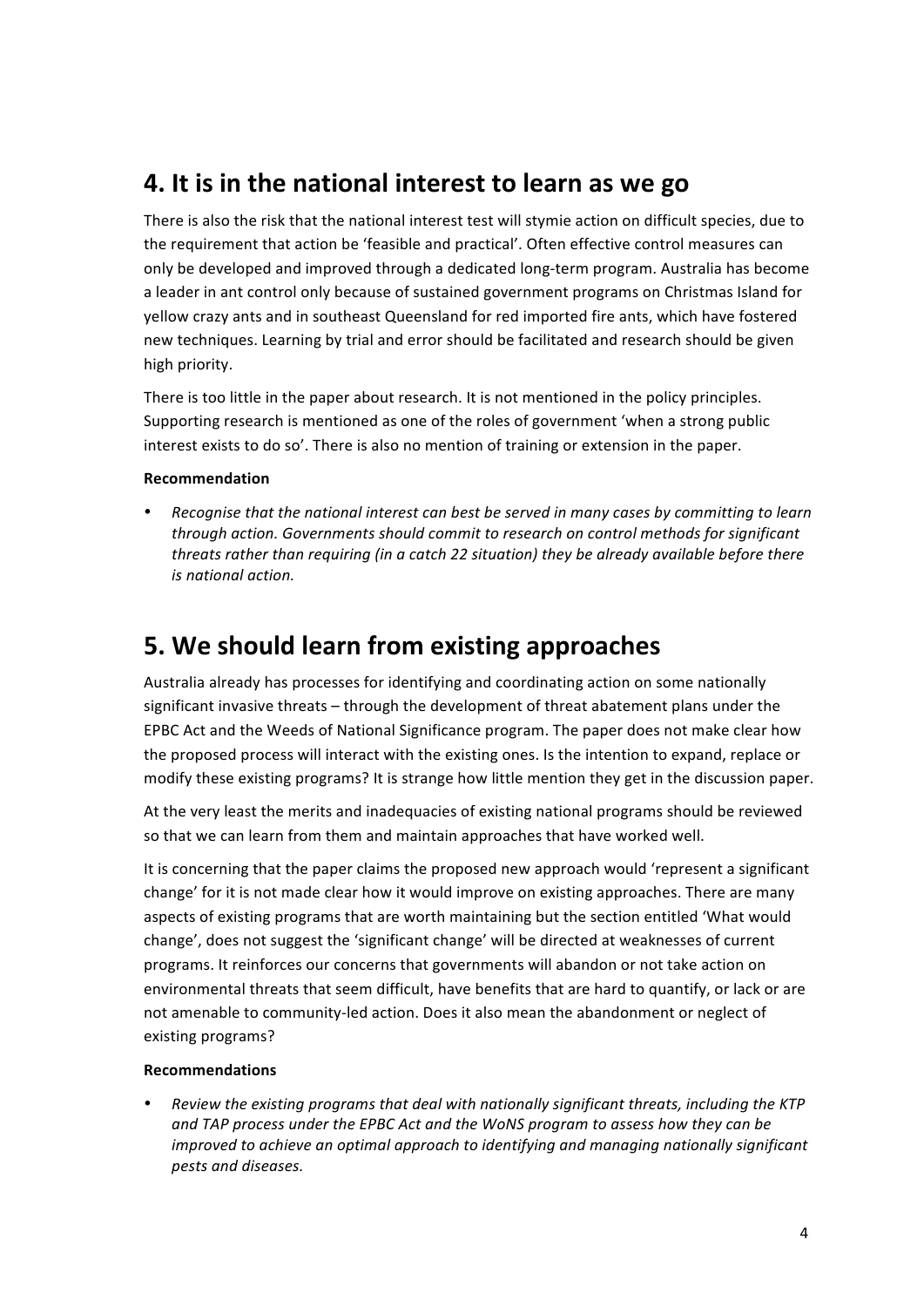Consult early and widely to develop the most effective processes for identifying and *managing nationally significant threats.* 

### **6.** Containment is an important goal

The discussion paper identifies four categories of response to invasive species  $-$  prevention, eradication, containment and asset-based protection - but it specifies in the policy principles that only the last of these will be applied to nationally significant species. This is far too narrow a focus. 

Most invasive species (including most weeds) in Australia have yet to achieve their full potential range, and there will be substantial environmental benefits in containing them and preventing further spread. One example is prickly acacia, a weed of national significance in north Queensland, for which the approach has been to remove outlying populations and contain it in core areas of infestation. Even if spread of an invasive species will inevitably occur, there can be great benefits in delaying it to allow the development of better control measures. The paper implies that governments will allow nationally significant invasive species to spread and focus their efforts only on protecting assets (eg. certain sites or species) from their impacts.

#### **Recommendation**

Add containment as a policy principle for species yet to reach their full range.

### **7.** We need government leadership and genuine **collaboration**

There is a worrying absence of the notion of government leadership. The paper says that governments should take the lead on eradication programs but leadership is not one of the roles of government in managing nationally significant pests and diseases.

The vision informing this paper seems to be of community groups out there diligently controlling invasive species with the government in the background offering support. This might work for agricultural threats that can be controlled on-farm but is completely unrealistic for most high priority environmental threats, especially those in sparsely populated areas or for invasive species yet to spread to their potential range.

Effective management requires governments to take a leadership role on many nationally significant threats to the environment.

Instead of leadership, the paper promotes the idea of collaboration. However, we fear that it is a limited form of collaboration, focused mainly on on-ground actions. The paper does not specify a substantial role in most biosecurity policy- and decision-making on nationally significance species. 

There is no commitment in the paper to a transparent process involving the community sector for determining nationally significant pests and diseases and developing the plans or strategies for listed species. The paper says that four government committees (the Invasive Plants and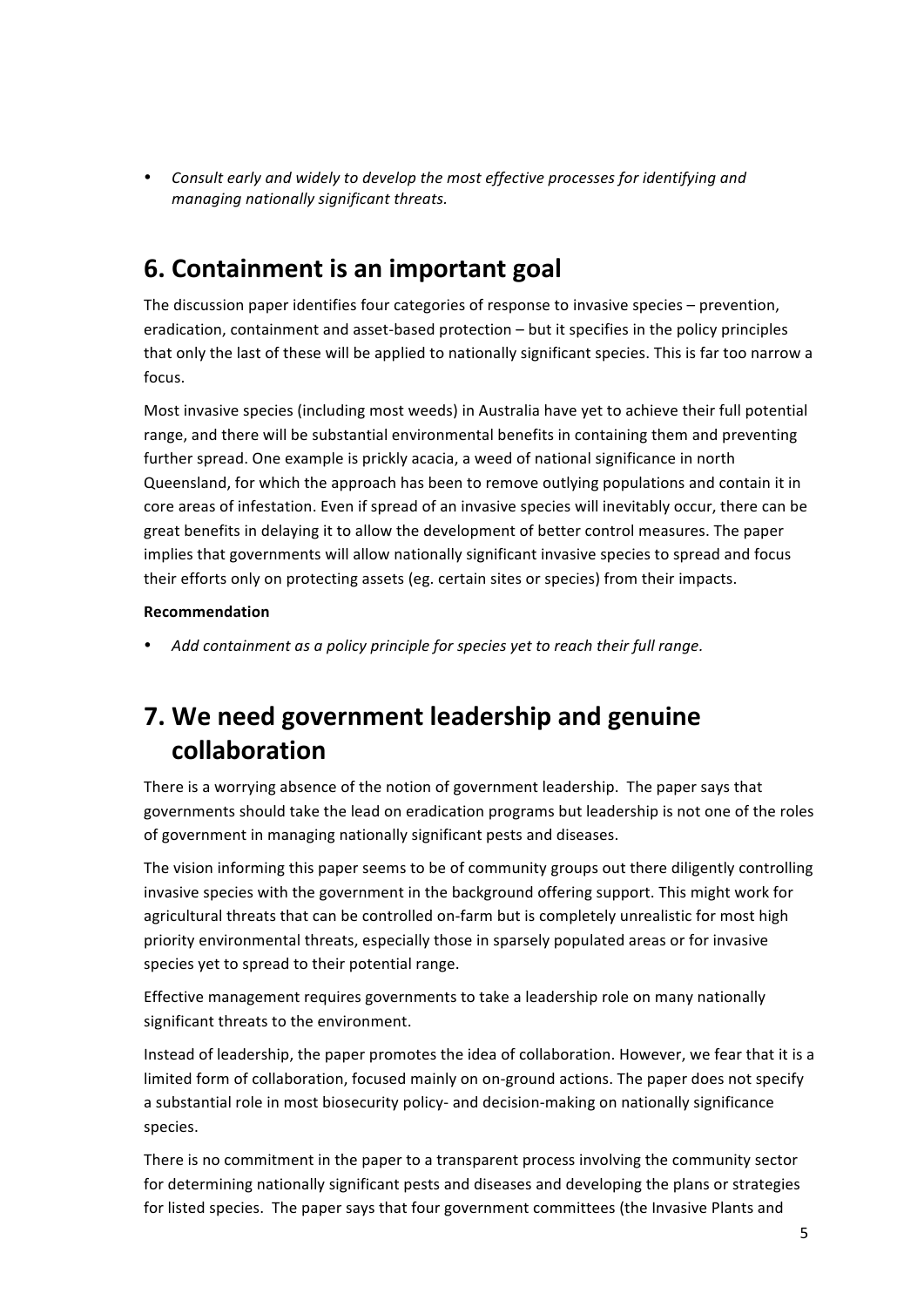Animals Committee, the Plant Health Committee, the Animal Health Committee and the Marine Pest Sectoral Committee), mostly made up of representatives from agricultural departments, will consider potential candidate species. Helping identify such species is listed as one role of industry and community groups but the process is not explained.

#### **Recommendations**

- Add leadership to the list of aovernment roles and responsibilities.
- Commit to genuine collaboration with the community in developing policies and making decisions on nationally significant invasive species, not just with on-ground work.

### **8. Environmental threats on private land need to be managed**

The proposal to focus only on threats for which there is sustained collective action implies that environmental threats that exist mainly on private land will be neglected, for there are major constraints on community action on private tenures. The majority of land in Australia is used for agriculture, and many species and ecological communities threatened by invasive species exist mainly or exclusively on private land from which the community is excluded.

Where invasive species on private land have both economic and environmental impacts e.g. with rabbits, rubber vine, prickly acacia, blackberry, there is some motivation for landholders to manage the impacts. This is not the case for species with predominantly environmental impacts, except for landholders with a strong conservation ethic (one reason why feral cats are such a major threat). .

The paper says that landholders are responsible only for managing nationally significant invasive species that impact on their assets (or those of other landholders) or those they are required to manage by regulation. This means landholders have no responsibility to manage nationally significant invasive species (or other invasive species) that don't affect their assets unless required by regulation. Lacking is any notion of a duty of care for the environment. Combined with the intention to reduce regulation, and the restriction of nationally significant listings to those species for which there is already collection action, this implies that there will be very little coordinated action for high impact invasive species on private land that mainly affect the environment.

#### **Recommendation**

- *Recognise that the public interest requires management of environmental pests and diseases on private lands and that government intervention (including regulation) will be required to address these threats on private lands.*
- Include in the roles and responsibilities of landholders a duty of care to protect environmental assets, as well as assets of value to them, from nationally significant and *other invasive species.*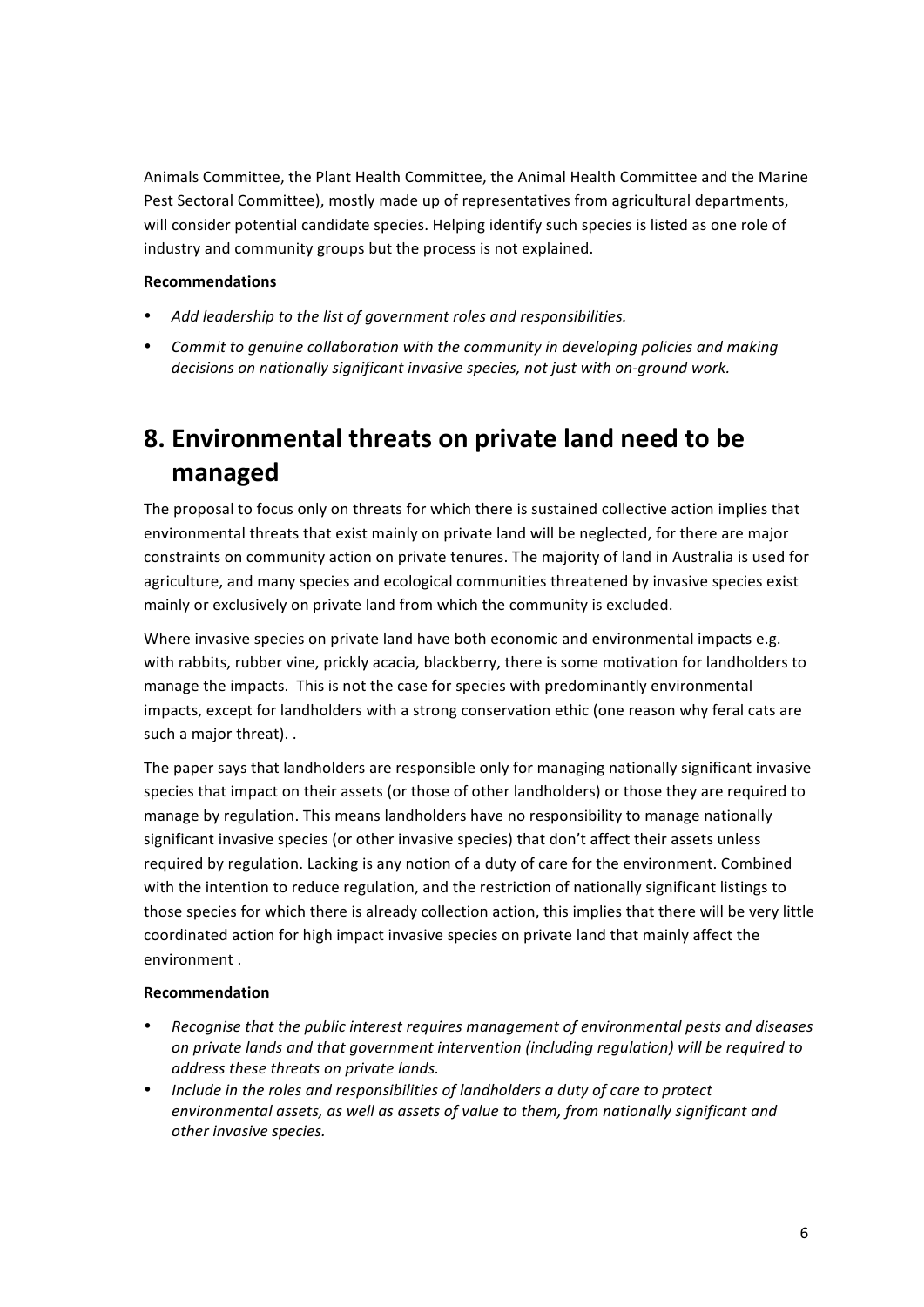### **9. There is an important role for regulation and enforcement**

We are concerned by the strong emphasis in the paper on minimising regulation, with a policy principle to minimise 'enforcement intervention'. Poor enforcement is often the norm for environmental threats, so any suggestion that it should be reduced or restricted to invasive species for which there is existing community action is worrying.

Relying on regulation to the 'minimum extent necessary' is also likely to undermine prevention and containment of species for which there is limited information about impacts.

#### **Recommendation**

Acknowledge that regulation and enforcement are important tools in managing invasive species threats, particularly on private land where landowners often have no other incentives to manage environmental threats.

### **10.** What about funding and implementation?

A cynic would interpret the government wish to avoid a leadership role as its desire to limit public funding. The paper implies that government funding will be available only as a top-up to existing resources, invested 'where they can add the most value', and where community or industry groups are already active.

There is no acknowledgement of the current critical underfunding for managing threats to biodiversity and no commitment to increase funding.

There is also a strange statement in the paper that 'asset-based management may be the most cost-effective for an individual and/or as the basis for collective action by a community or industry'. This suggests that containment is neglected in the paper because governments want individuals and groups to bear most of the management costs and containment requires more government involvement. Containment will often be the most cost-effective approach for managing environmental threats but the paper implies that public funding will be too limited for containment programs.

Although the paper proposes a national plan or strategy for each invasive species deemed nationally significant, there is no information on how they will be implemented. The implementation of the first 20 strategies for weeds of national significance worked well when there were government funds for a coordinator and national committee, but this stopped when funding ceased. The strategic plans for 12 new weeds of national significance, approved in 2012, lack national coordination necessary to drive implementation. The implementation of threat abatement plans under the EPBC Act is mostly very limited, due in part to a lack of resources for coordination.

The need for public funding is greatest for environmental threats where there is no commercial incentive on private land to control particular invasive species. Public funds are already directed to controlling environmental threats on private lands, such as through the former Caring for our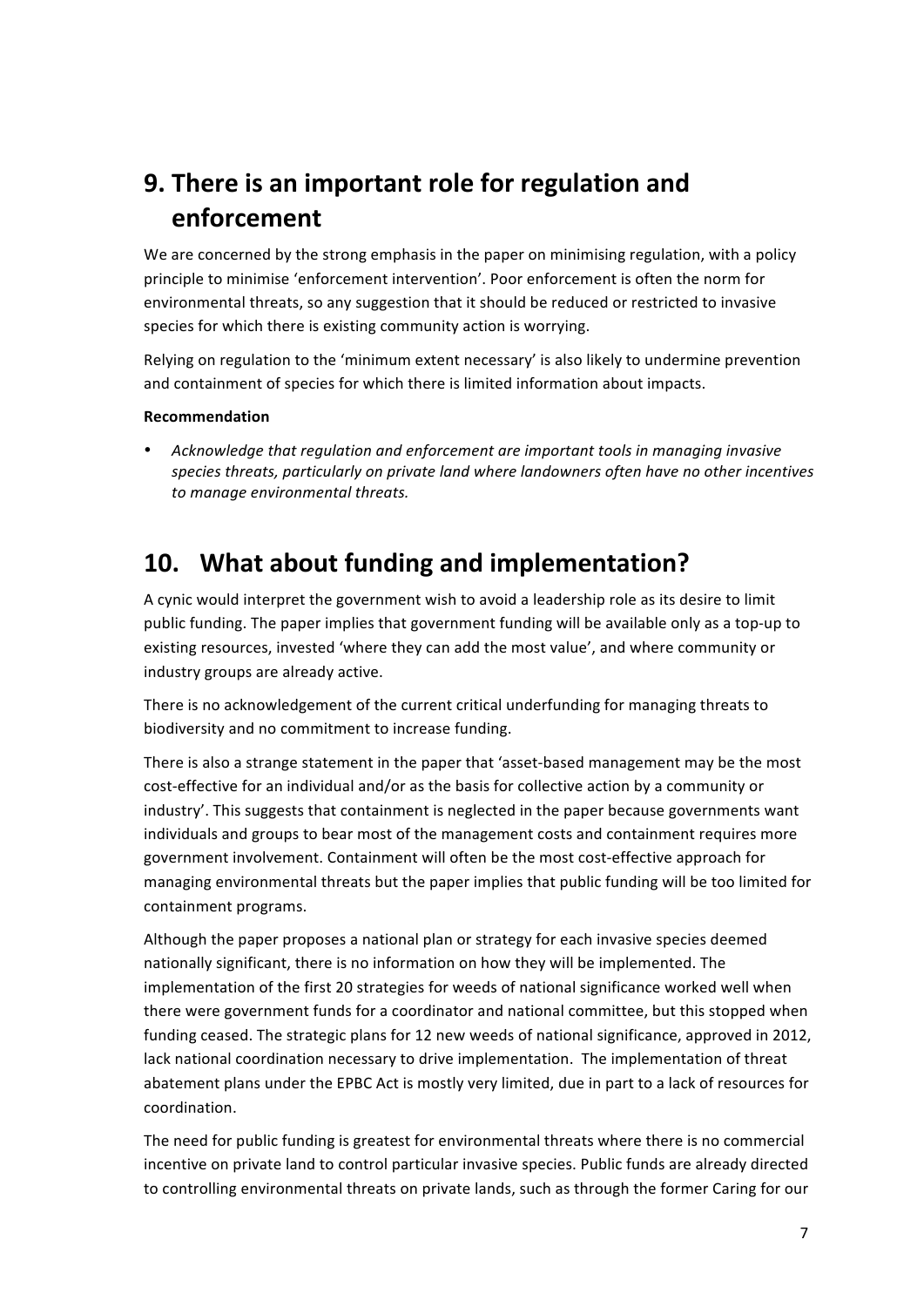Country program and Landcare, but the allocation of these funds is often poorly directed and unstrategic. There will need to be careful consideration of how to improve the targeting of public funds to manage nationally significant environmental pests and diseases. Longer-term funding commitments are needed.

The paper talks of the need to maximise public benefit from public funding. There should be a review of current funding that is primarily for private benefit in managing invasive species. While public funding for public good research is declining, the Australian government currently matches industry levies for research including on biosecurity threats to agriculture, thus providing substantial funds to established pest management for private benefits. According to the principles espoused in the paper this funding should be redirected to neglected areas that are in the public interest, including research on environmental threats. Without an explicit commitment to do this, we remain sceptical that governments are serious about directing public funds to optimise public benefits.

#### **Recommendations**

- Review public funds provided for invasive species research and management that is primarily *for private benefit and apply a public benefits test to all such funding.*
- Commit to substantially increase funding for research and management (including for *containment)* of nationally significant invasive species threats to the environment.
- Align the investment of public funds for the management of nationally significant *environmental pests and diseases on private lands with their respective action plans.*
- Commit to funding for coordinating the implementation of plans and strategies for *managing nationally significant pests and diseases.*

### 11. Develop processes to identify risk creators

The intention to compel action by risk creators, such as to assist with control efforts or minimise their risk, is laudable but rarely occurs despite long-held intentions to do so.

Risk creators are often hard to identify and motivating action will require regulations or incentives. . It is unlikely to happen unless there are specific processes to identify risk creators and motivate responsible behaviours.

#### **Recommendation**

*Develop processes to identify risk creators and review the best methods (requlatory and incentives)* to motivate risk creators to take responsibility.

### **12.** Additional comments on the text:

Following are a few additional comments on the text of the discussion paper.

#### **Background:**